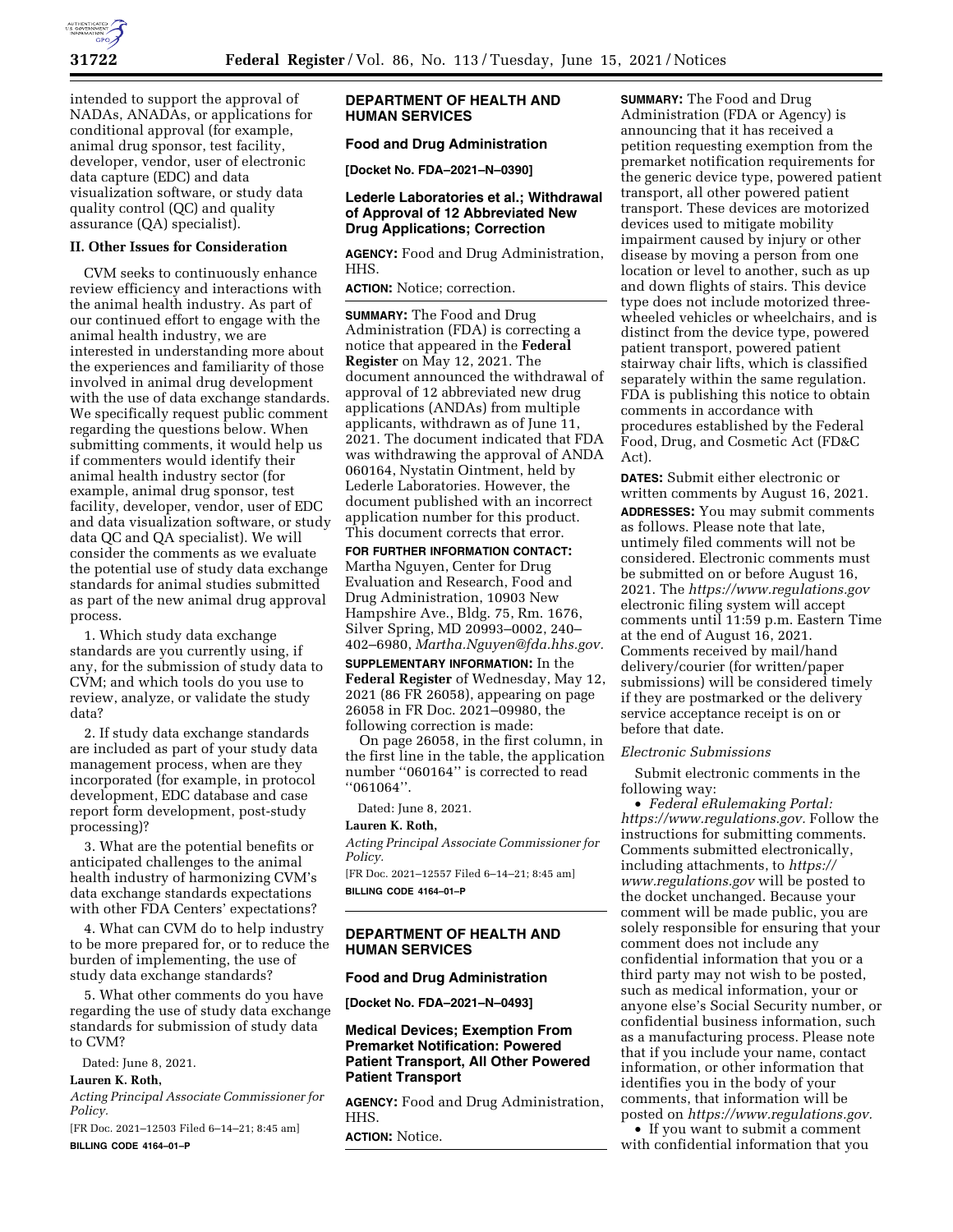do not wish to be made available to the public, submit the comment as a written/paper submission and in the manner detailed (see ''Written/Paper Submissions'' and ''Instructions'').

## *Written/Paper Submissions*

Submit written/paper submissions as follows:

• *Mail/Hand Delivery/Courier (for written/paper submissions):* Dockets Management Staff (HFA–305), Food and Drug Administration, 5630 Fishers Lane, Rm. 1061, Rockville, MD 20852.

• For written/paper comments submitted to the Dockets Management Staff, FDA will post your comment, as well as any attachments, except for information submitted, marked and identified, as confidential, if submitted as detailed in ''Instructions.''

*Instructions:* All submissions received must include the Docket No. FDA– 2021–N–0493 for ''Medical Devices; Exemption from Premarket Notification: Powered Patient Transport, All Other Powered Patient Transport.'' Received comments, those filed in a timely manner (see **ADDRESSES**), will be placed in the docket and, except for those submitted as ''Confidential Submissions,'' publicly viewable at *<https://www.regulations.gov>* or at the Dockets Management Staff office between 9 a.m. and 4 p.m., Monday through Friday, 240–402–7500.

• Confidential Submissions—To submit a comment with confidential information that you do not wish to be made publicly available, submit your comments only as a written/paper submission. You should submit two copies total. One copy will include the information you claim to be confidential with a heading or cover note that states ''THIS DOCUMENT CONTAINS CONFIDENTIAL INFORMATION.'' The Agency will review this copy, including the claimed confidential information, in its consideration of comments. The second copy, which will have the claimed confidential information redacted/blacked out, will be available for public viewing and posted on *[https://www.regulations.gov.](https://www.regulations.gov)* Submit both copies to the Dockets Management Staff. If you do not wish your name and contact information to be made publicly available, you can provide this information on the cover sheet and not in the body of your comments and you must identify this information as ''confidential.'' Any information marked as ''confidential'' will not be disclosed except in accordance with 21 CFR 10.20 and other applicable disclosure law. For more information about FDA's posting of comments to public dockets, see 80 FR 56469, September 18, 2015, or access

the information at: *[https://](https://www.govinfo.gov/content/pkg/FR-2015-09-18/pdf/2015-23389.pdf) [www.govinfo.gov/content/pkg/FR-2015-](https://www.govinfo.gov/content/pkg/FR-2015-09-18/pdf/2015-23389.pdf) [09-18/pdf/2015-23389.pdf.](https://www.govinfo.gov/content/pkg/FR-2015-09-18/pdf/2015-23389.pdf)* 

*Docket:* For access to the docket to read background documents or the electronic and written/paper comments received, go to *[https://](https://www.regulations.gov) [www.regulations.gov](https://www.regulations.gov)* and insert the docket number, found in brackets in the heading of this document, into the ''Search'' box and follow the prompts and/or go to the Dockets Management Staff, 5630 Fishers Lane, Rm. 1061, Rockville, MD 20852, 240–402–7500.

**FOR FURTHER INFORMATION CONTACT:** Dan Reed, Center for Devices and Radiological Health, Food and Drug Administration, 10903 New Hampshire Ave., Bldg. 66, Rm. 1526, Silver Spring, MD 20993–0002, 240–402–4717.

# **SUPPLEMENTARY INFORMATION:**

## **I. Regulatory Background**

Under section 513 of the FD&C Act (21 U.S.C. 360c), FDA classifies devices into one of three regulatory classes: Class I, class II, or class III. FDA classification of a device is determined by the amount of regulation necessary to provide a reasonable assurance of safety and effectiveness. Pursuant to section 510(k) of the FD&C Act (21 U.S.C. 360(k)) and the implementing regulations, part 807 (21 CFR part 807), persons who intend to market a new device are required to submit and obtain clearance of a premarket notification (510(k)) containing information that allows FDA to determine whether the new device is ''substantially equivalent'' within the meaning of section 513(i) of the FD&C Act to a legally marketed device that does not require premarket approval.

On November 21, 1997, section 206 of the Food and Drug Administration Modernization Act (Pub. L. 105–115) added new section 510(m) to the FD&C Act. On December 13, 2016, section 3054 of the 21st Century Cures Act (Pub. L. 114–255) (Cures Act) amended section 510(m) of the FD&C Act. As amended, section 510(m)(1) of the FD&C Act requires FDA, within 90 days after enactment of the Cures Act and once every 5 years thereafter, to publish in the **Federal Register** a list of each type of class II device that does not require a report under section 510(k) of the FD&C Act to provide reasonable assurance of safety and effectiveness.

As amended by the Cures Act, section 510(m)(2) of the FD&C Act provides that, 1 calendar day after the date of publication of the final list mentioned in section  $510(m)(1)(B)$ , FDA may exempt a class II device from the requirement to submit a report under

section 510(k) of the FD&C Act, upon its own initiative or receipt of a petition from an interested person, if FDA determines that a report under section 510(k) is not necessary to assure the safety and effectiveness of the device. To do so, FDA must publish in the **Federal Register** notice of its intent to exempt the device, or the petition, and provide a 60-calendar day period for public comment. Within 120 days after the issuance of this notice, FDA must publish an order in the **Federal Register**  that sets forth its final determination regarding the exemption of the device that was the subject of the notice. If FDA fails to respond to a petition under this section within 180 days of receiving it, the petition shall be deemed granted.

The generic device type, powered patient transport is classified under § 890.5150 (21 CFR 890.5150). On March 4, 2013, in response to a petition, FDA created a separate classification for powered patient stairway chair lifts (§ 890.5150(a)), providing a conditional exemption from premarket notification for this device type, product code PCD (78 FR 14015). The classification change retained premarket notification requirements for all other powered patient transport, product code ILK (§ 890.5150(b)).

#### **II. Criteria for Exemption**

There are a number of factors FDA may consider to determine whether a 510(k) is necessary to provide reasonable assurance of the safety and effectiveness of a class II device. These factors are discussed in the guidance the Agency issued on February 19, 1998, entitled ''Procedures for Class II Device Exemptions from Premarket Notification, Guidance for Industry and CDRH Staff'' (available at *[http://](http://www.fda.gov/downloads/MedicalDevices/DeviceRegulationandGuidance/Guidance6Documents/UCM080199.pdf) [www.fda.gov/downloads/](http://www.fda.gov/downloads/MedicalDevices/DeviceRegulationandGuidance/Guidance6Documents/UCM080199.pdf) [MedicalDevices/DeviceRegulationand](http://www.fda.gov/downloads/MedicalDevices/DeviceRegulationandGuidance/Guidance6Documents/UCM080199.pdf) [Guidance/Guidance6Documents/](http://www.fda.gov/downloads/MedicalDevices/DeviceRegulationandGuidance/Guidance6Documents/UCM080199.pdf) [UCM080199.pdf\).](http://www.fda.gov/downloads/MedicalDevices/DeviceRegulationandGuidance/Guidance6Documents/UCM080199.pdf)* 

As discussed in the guidance document, FDA generally considers the following factors to determine whether a report under section 510(k) is necessary for class II devices: (1) The device does not have a significant history of false or misleading claims or of risks associated with inherent characteristics of the device; (2) characteristics of the device necessary for its safe and effective performance are well established; (3) changes in the device that could affect safety and effectiveness will either (a) be readily detectable by users by visual examination or other means such as routine testing, before causing harm or (b) not materially increase the risk of injury, incorrect diagnosis, or ineffective